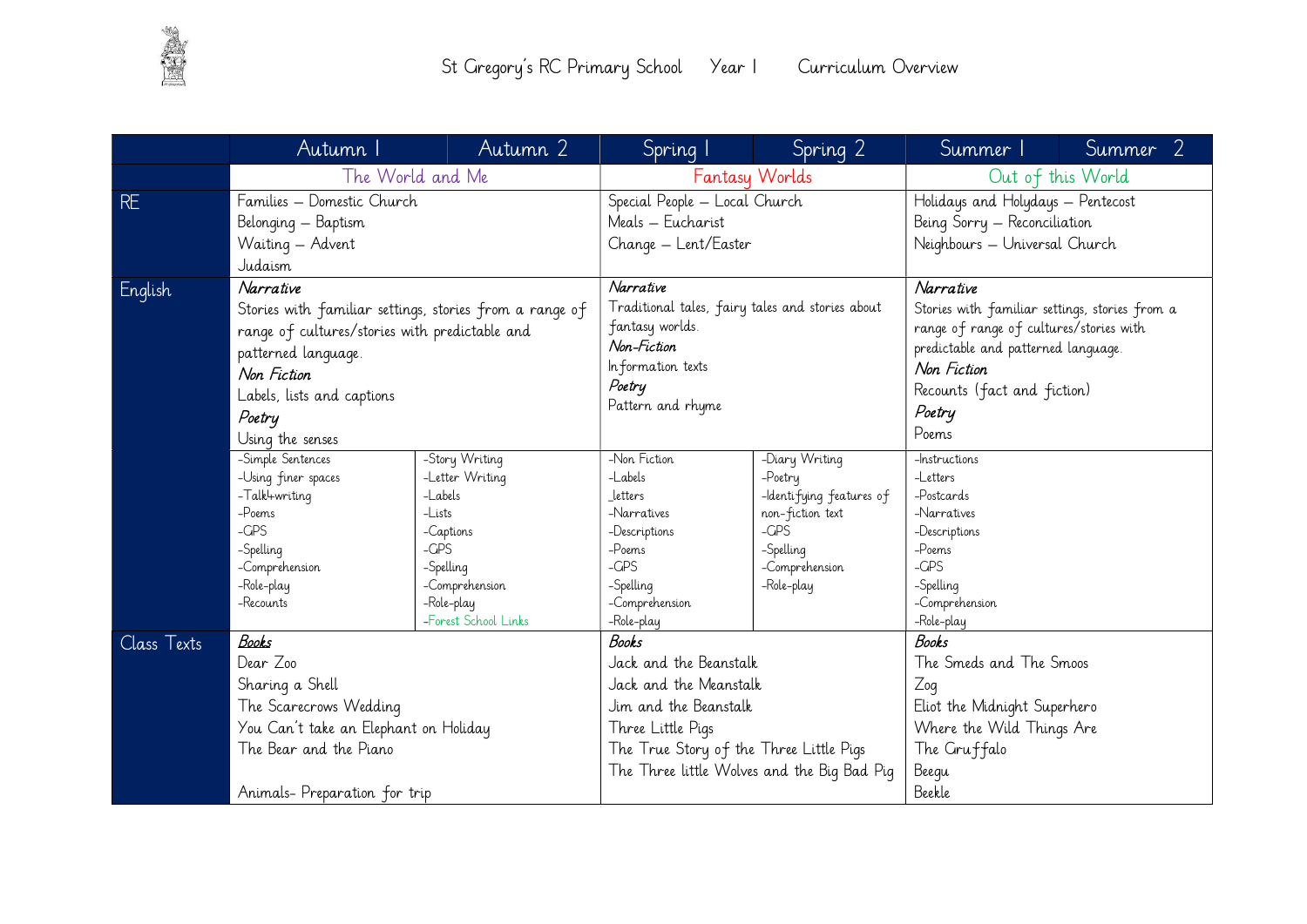

| Maths   | Themed week/seasonal books<br>Happy in my Skin<br>Room on the Broom<br>Stick Man<br>Number: Place value (within<br>$ O\rangle$                                                                                                                                                                                                                                                                                                                                  | Number: Addition<br>and Subtraction<br>(within IO)<br>Geometry: 2D and<br>3D shapes | Authors<br>Books by Julia Donaldson<br>Number: Place value<br>(within 20)<br>Number: Addition<br>and Subtraction<br>(within 20)<br>Number: Place value<br>(within 50)                                                                                                                                                                                                                                                                            | Measurement: Length<br>and Height<br>Measurement:<br>Weight and Volume | Number:<br>Multiplication and<br>Division<br>Number: Fractions<br>Geometry: Position<br>and Direction                                                                                                                                                                                                                                                                                                                                                                                                                                                                                                       | Number: Place<br>Value (within IOO)<br>Measurement: Money<br>Measurement: Time |
|---------|-----------------------------------------------------------------------------------------------------------------------------------------------------------------------------------------------------------------------------------------------------------------------------------------------------------------------------------------------------------------------------------------------------------------------------------------------------------------|-------------------------------------------------------------------------------------|--------------------------------------------------------------------------------------------------------------------------------------------------------------------------------------------------------------------------------------------------------------------------------------------------------------------------------------------------------------------------------------------------------------------------------------------------|------------------------------------------------------------------------|-------------------------------------------------------------------------------------------------------------------------------------------------------------------------------------------------------------------------------------------------------------------------------------------------------------------------------------------------------------------------------------------------------------------------------------------------------------------------------------------------------------------------------------------------------------------------------------------------------------|--------------------------------------------------------------------------------|
| Science | Animals including humans<br>identify, name, draw and label the basic parts of<br>the human body and say which part of the body<br>is associated with each sense.<br>carnivores, herbivores and omnivores.<br>identify and name a variety of common animals<br>including, fish, amphibians, reptiles, birds and<br>mammals.<br>describe and compare the structure of a variety<br>of common animals.<br>identifying and classifying<br>Seasonal change (ongoing) |                                                                                     | Plants<br>identify and name a variety of common<br>$\bullet$<br>wild and garden plants, including<br>deciduous and evergreen trees.<br>identify and describe the basic structure<br>of a variety of common flowering<br>plants, including trees.<br>Growing our own beans in the classroom.<br>observing closely, using simple equipment.<br>using their observations and ideas to suggest<br>answers to questions.<br>Seasonal change (ongoing) |                                                                        | Everyday materials<br>distinguish between an object and the<br>material from which it is made.<br>identify and name a variety of<br>everyday materials, including wood,<br>plastic, glass, metal, water, and rock.<br>describe the simple physical properties of<br>a variety of everyday materials.<br>compare and group together a variety of<br>everyday materials on the basis of their<br>simple physical properties.<br>design and create a boat that floats in<br>water (linked to Christopher Columbus).<br>gathering and recording data to help in<br>answering questions. performing simple tests |                                                                                |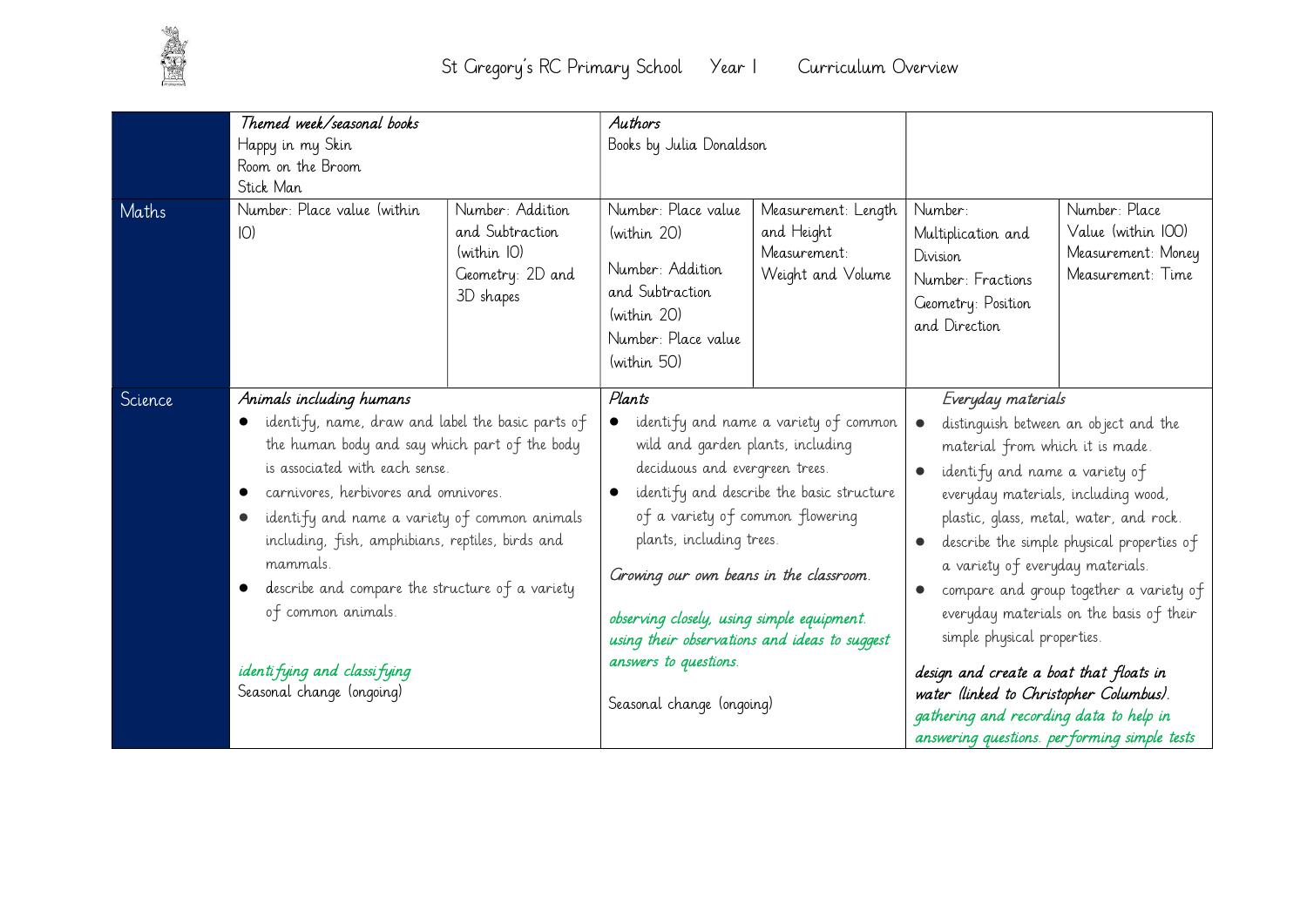

| History          | Personal history<br>Changes within living memory<br>Timelines linked to ourselves and family members.<br>Investigating family life in the past - how they<br>celebrated Halloween and Christmas.<br>Remembrance Day.<br>Events beyond living memory that are significant<br>nationally or globally<br>Bon fire Night - The Gunpowder plot. | Leisure<br>Significant historical events, people and<br>places in their own locality<br>• Famous authors from/with links to my<br>local area.<br>- Catherine Cookson<br>- Lewis Carroll<br>Favourite books, toys and games from<br>my family's past – linked to traditional<br>tales and fairy tales. | Food and Shopping<br>Changes within food and shopping<br>How food and shopping has changed<br>over time.<br>Compare food today with food in the<br>past - links to DT.<br>Local delicacy in North East throughout<br>time. |
|------------------|--------------------------------------------------------------------------------------------------------------------------------------------------------------------------------------------------------------------------------------------------------------------------------------------------------------------------------------------|-------------------------------------------------------------------------------------------------------------------------------------------------------------------------------------------------------------------------------------------------------------------------------------------------------|----------------------------------------------------------------------------------------------------------------------------------------------------------------------------------------------------------------------------|
| <b>Ceography</b> | My local area<br>My local area, house and school.<br>Transport in my local area.<br>Local weather.                                                                                                                                                                                                                                         | The UK<br>Comparing human and physical factors<br>in our local area.<br>$\bullet$ The $\downarrow$ countries and capital cities of the<br>UK.                                                                                                                                                         | The World<br>• The 7 continents and 5 oceans.<br>Comparing an area of the North East to an<br>area of Australia.                                                                                                           |
| Art              | Portraits<br>Abstract art - Paul Klee                                                                                                                                                                                                                                                                                                      | Flowers and plants observational drawing -<br>Georgia O'Keeffe (linked to science -<br>plants).                                                                                                                                                                                                       | Space<br>Australian aboriginal art.                                                                                                                                                                                        |
| <b>DT</b>        | Christmas crafts<br>Cards<br>Decorations                                                                                                                                                                                                                                                                                                   | Food Technology - linked to History - Lewis<br>Carroll and Alice in Wonderland.                                                                                                                                                                                                                       | Making a toy car - linked to Journeys and<br>Transport topic.                                                                                                                                                              |
| <b>PSHE</b>      | Pastoral Care<br>Relationships wiith others<br>Mental Health                                                                                                                                                                                                                                                                               | Pastoral Care<br>Personal Health and Fitness<br>Substance Use and Abuse                                                                                                                                                                                                                               | Pastoral Care<br>Being Safe<br>Environment<br>KIDSAFE PROGRAMME                                                                                                                                                            |
| <b>PE</b>        | Rugby<br>Basketball                                                                                                                                                                                                                                                                                                                        | Gymnastics                                                                                                                                                                                                                                                                                            | Cricket<br>Athletics                                                                                                                                                                                                       |